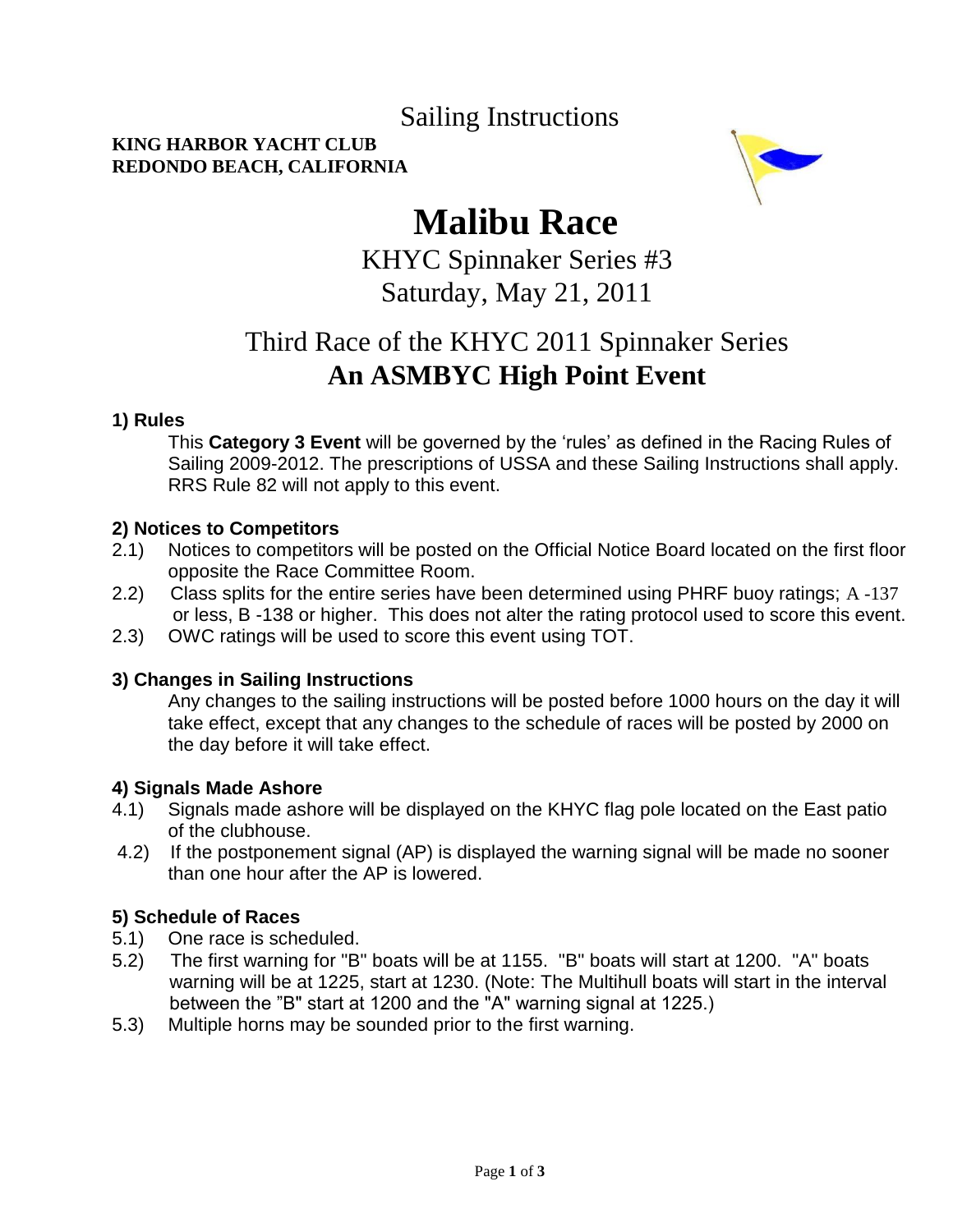## Sailing Instructions Malibu Race

#### **6) Signals on the Race Committee Boat**

Classes will start in the following order: Class Flag

**B B E MH R** (if applicable**) A D**

#### **7) The Race Course**

- 7.1) The racing area will be in the King Harbor/Malibu area as shown on the Malibu Race Course Chart.
- 7.2) The course will be: Start at **S - Cs - Malibu Baywatch Buoy - G - W - Finish** at harbor entrance.
- 7.3) The distance is approximately 35.5 nm.

#### **8) Marks**

- 8.1) Nearby marks are spar buoys or inflatable replacements
- 8.2) The Malibu Baywatch buoy is approximately 1000 feet from the Malibu pier on a bearing of 300 degrees true. If this buoy is not on station racers shall start the return leg when they reach the reported position.
- 8.3) "W" mark is the white center channel buoy at the entrance to King Harbor.
- 8.4) Marks are in the approximate positions defined on the 2011 KHYC Mark guide.

#### **9) The Start**

- 9.1) Race will be started using rule 26 with classes starting per paragraph 5.2 of this document.
- 9.2) The starting line will be between a staff displaying an orange flag on the race committee boat and a staff with an orange flag floating to port from the race committee boat.
- 9.3) All boats must check in with the Race Committee on the water prior to **"their"** class warning signal.
- 9.4) Boats whose preparatory signal has not been made shall **keep clear of the starting area** and all boats whose preparatory signal has been made.
- 9.5) A boat starting later than 4 minutes after her starting signal will be scored Did Not Start.
- 9.6) The Race Committee will attempt to call on the course side (OCS) boats on VHF channel 78 after the starting signal. Failure to call a boat OCS is not grounds for redress.

#### **10) The Finish**

The finish line will be at the harbor entrance between the R/C Boat and the red light on the east jetty. A spinnaker control line must be released prior to entering the harbor. Take your own time at the white entrance buoy (W) if the committee boat is not on station.